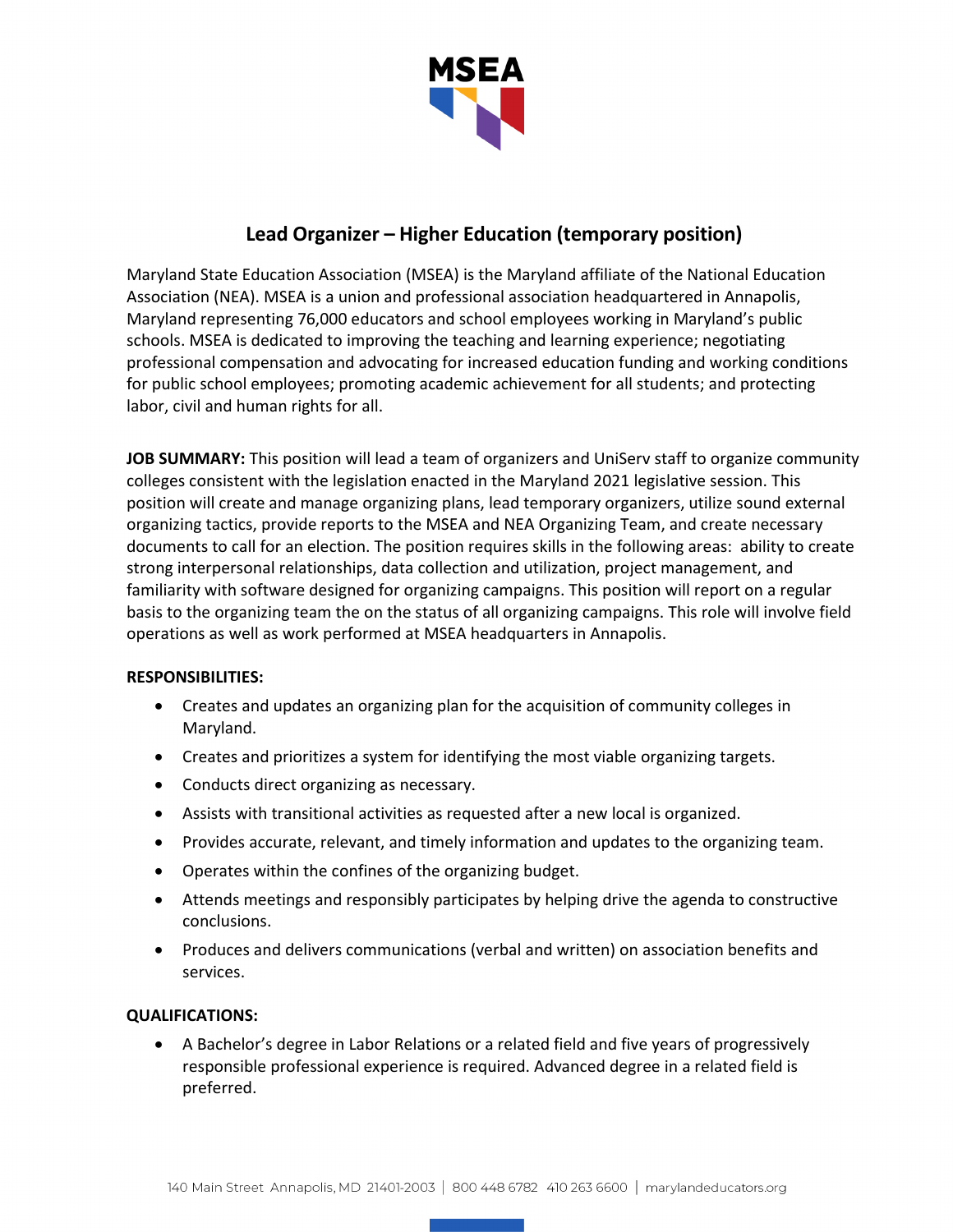

- Extensive experience in organizing is required.
- Supervisory experience is preferred.
- Knowledge of organizing laws, regulations, precedents, protocols, and procedures and advanced principles, methods, and practices of labor relations administration and associated proceedings.
- Knowledge of the general laws and standards that universally apply to organizing activities and ethics.
- Knowledge of the values, goals, and mission of MSEA, tenets of unionism, and the current core issues that resonate within the community college arena.
- Knowledge of relevant bargaining, labor, and fair labor standards laws.
- Knowledge of union contract structures, the labor movement, and common union issues in collective bargaining and finalizing agreements.
- Possession of strong analytical, problem-solving, diagnostic, and responsiveness skills.
- Mastery of verbal (both in dialogue and group presentation) and professionally written communications skills.
- Skills that have been well developed in effective listening, strategic thinking, advocacy, time management, observation, eliciting information, persuasion, and influencing.
- Skill in recognizing those who have potential to be union leaders, and in mobilizing and rallying key players in targeted groups.
- Skill in effective organization of work and independently handling multiple priorities over the same time-period.
- Skill in handling interpersonal disputes and minimizing the effects of conflict on future interactions and job effectiveness.
- Ability to quickly develop and fine tune effective leadership skills.
- Ability to support and defend a cause, particularly in the face of pressure, stress, and adversity.
- Ability to promote and deliver programs to raise awareness of Association functions and services.
- Ability to strategize, develop, and implement regional organizing campaigns.
- Ability to oversee the administration of election proceedings.
- Ability to assess conditions quickly amid confrontation and organize and integrate diverse information in a meaningful fashion to prescriptively sequence and path future events.
- Ability to work cohesively and productively in a team-oriented environment.